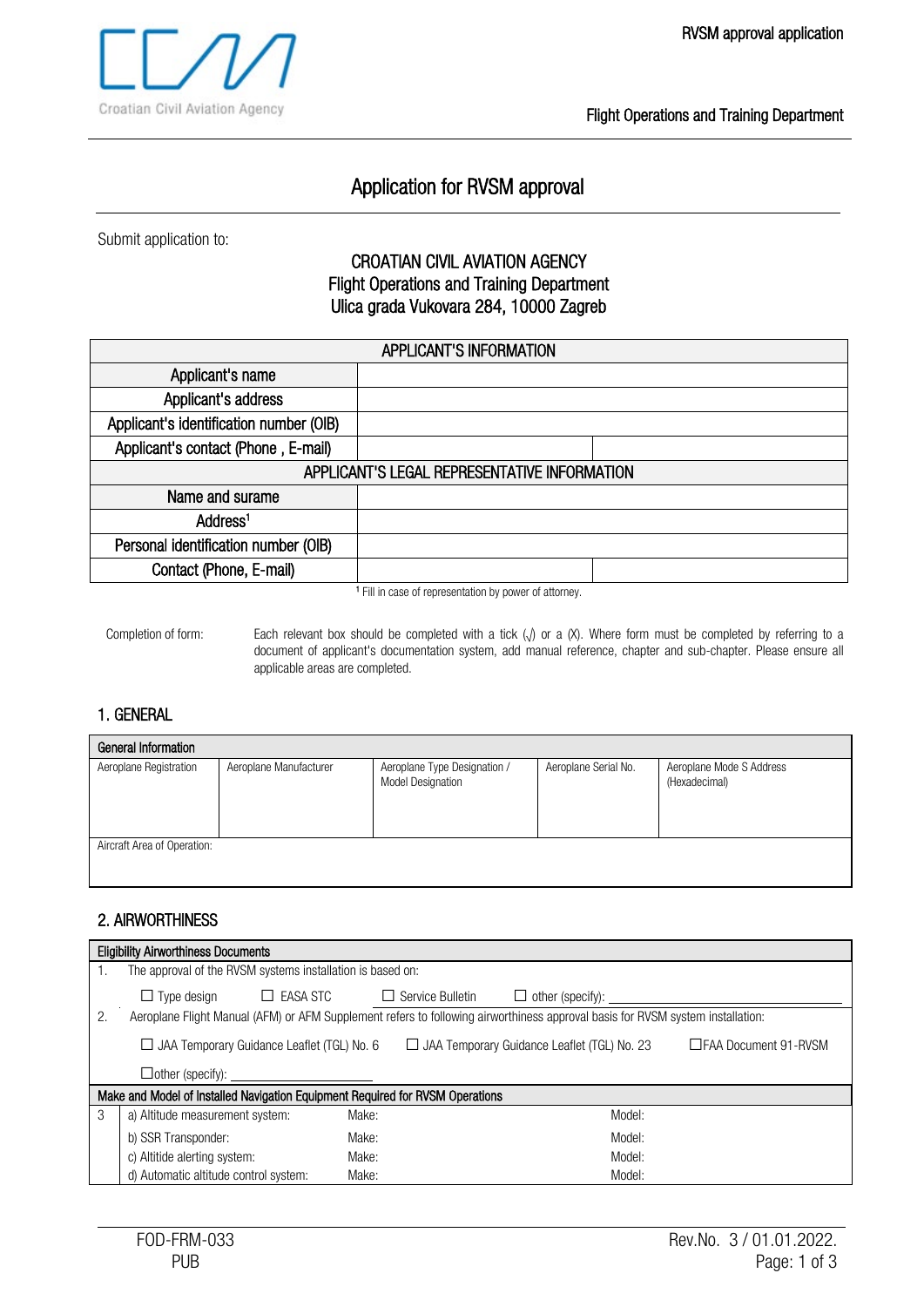Flight Operations and Training Department

|                  | Other (specify):                                                                                                                                                                                                                                                                             |                                                                                                                                               |     |    |
|------------------|----------------------------------------------------------------------------------------------------------------------------------------------------------------------------------------------------------------------------------------------------------------------------------------------|-----------------------------------------------------------------------------------------------------------------------------------------------|-----|----|
|                  |                                                                                                                                                                                                                                                                                              |                                                                                                                                               |     |    |
|                  | Maintenance Program                                                                                                                                                                                                                                                                          |                                                                                                                                               | Yes | No |
| $\overline{4}$ . | The applicant should have an established Maintenance Program that contains all RVSM related maintenance requirements<br>prescribed by manufactured or design organisation?<br>RVSM Maintenance program established?                                                                          |                                                                                                                                               | П   |    |
|                  | Minimum Equipment List                                                                                                                                                                                                                                                                       |                                                                                                                                               |     |    |
| 5.               | The applicant should revised parts of Minimum Equipment List to reflect system requirements (e.g. redundancy levels)<br>appropriate to the intended RVSM operations?<br>Minimum Equipment List revised?                                                                                      |                                                                                                                                               |     |    |
|                  | Maintenance Practices and Procedures (CAME; MOE, etc.)                                                                                                                                                                                                                                       |                                                                                                                                               |     |    |
|                  | The applicant must institute procedures in respect of continuing<br>airworthiness practices for RVSM. These procedures should cover the<br>following subjects:                                                                                                                               | To be completed by applicant<br>RVSM Maintenance Practices and Procedures are described in (Add manual<br>reference, chapter and sub-chapter) |     |    |
| 6.               | Maintenance of RVSM equipment (adherence to manufacturer's<br>maintenance instructions, modification procedures, system<br>calibration policy, leak check policy, skin waviness checks,<br>autopilot / automatic altitude control maintenance practices,<br>handling on-board systems, etc.) |                                                                                                                                               |     |    |
| 7.               | Action for non-compliant aeroplane (downgrading reporting to<br>CCAA, response to inquires from EUR RMA, corrective actions,<br>upgrading, etc.)                                                                                                                                             |                                                                                                                                               |     |    |
| 8.               | Maintenance Training (training of applicant's maintenance<br>management staff, training of contractor's maintenance<br>personnel, initial training, recurrent training, training syllabi, etc.)                                                                                              |                                                                                                                                               |     |    |
| 9.               | Test Equipment (use of test equipment, handling, calibration,<br>etc.                                                                                                                                                                                                                        |                                                                                                                                               |     |    |
|                  |                                                                                                                                                                                                                                                                                              |                                                                                                                                               |     |    |

# 3. OPERATION

| Operating Practices and Procedures (*)                                                                                   |                                                                                                      |
|--------------------------------------------------------------------------------------------------------------------------|------------------------------------------------------------------------------------------------------|
| The applicant must institute RVSM Operating Practices and<br>Procedures. These practices and procedures should cover the | To be completed by applicant<br>RVSM Operating Practices and Procedures are described in (add manual |
| following subjects:                                                                                                      | reference, chapter and sub-chapter):                                                                 |
| Flight planning<br>1.<br>AMC2 SPA.RVSM.105(a)                                                                            |                                                                                                      |
| Pre-flight procedures<br>2.<br>AMC2 SPA.RVSM.105(b)                                                                      |                                                                                                      |
| Prior to RVSM airspace entry<br>3.<br>AMC2 SPA.RVSM.105(c)                                                               |                                                                                                      |
| In-flight procedures<br>4.<br>AMC2 SPA.RVSM.105(d)                                                                       |                                                                                                      |
| Post-flight procedures<br>5.<br>AMC2 SPA.RVSM.105(e)                                                                     |                                                                                                      |
| Flight Crew Training and Qualification (*)                                                                               |                                                                                                      |
| The applicant is required to establish the following (covering subjects<br>under 3.1 to 3.5):                            | To be completed by applicant<br>Description in (add manual reference, chapter and subchapter):       |
| 6.<br>Flight crew qualification requirements.                                                                            |                                                                                                      |
| 7.<br>Description of initial and recurrent training, checking-and<br>training-syllabi.<br>AMC2 SPA.RVSM.105(f)           |                                                                                                      |